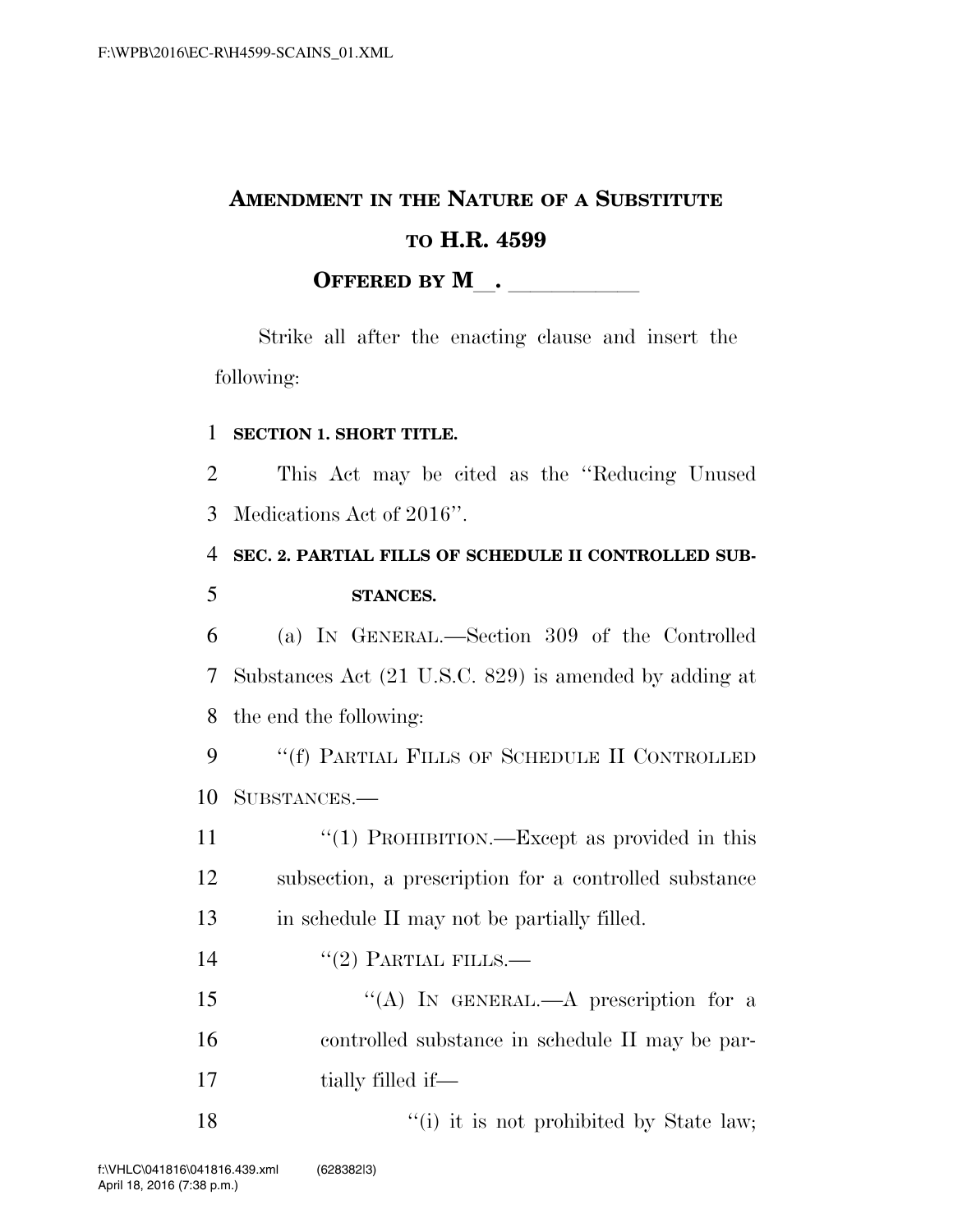| $\mathbf{1}$   | "(ii) the prescription is written and               |
|----------------|-----------------------------------------------------|
| $\overline{2}$ | filled in accordance with the Controlled            |
| 3              | Substances Act (21 U.S.C. 801 et seq.),             |
| $\overline{4}$ | regulations prescribed by the Attorney              |
| 5              | General, and State law;                             |
| 6              | "(iii) the partial fill is requested by             |
| 7              | the patient or the practitioner that wrote          |
| 8              | the prescription; and                               |
| 9              | "(iv) the total quantity dispensed in               |
| 10             | all partial fillings does not exceed the total      |
| 11             | quantity prescribed.                                |
| 12             | "(B) OTHER CIRCUMSTANCES.—A pre-                    |
| 13             | scription for a controlled substance in schedule    |
| 14             | II may be partially filled in accordance with       |
| 15             | section 1306.13 of title 21, Code of Federal        |
| 16             | Regulations (as in effect on the date of enact-     |
| 17             | ment of the Reducing Unused Medications Act         |
| 18             | of 2016).                                           |
| 19             | $``(3)$ REMAINING PORTIONS.—                        |
| 20             | "(A) IN GENERAL.—Except as provided in              |
| 21             | paragraph $(2)$ , remaining portions of a partially |
| 22             | filled prescription for a controlled substance in   |
| 23             | schedule II-                                        |
| 24             | $f'(i)$ may be filled; and                          |